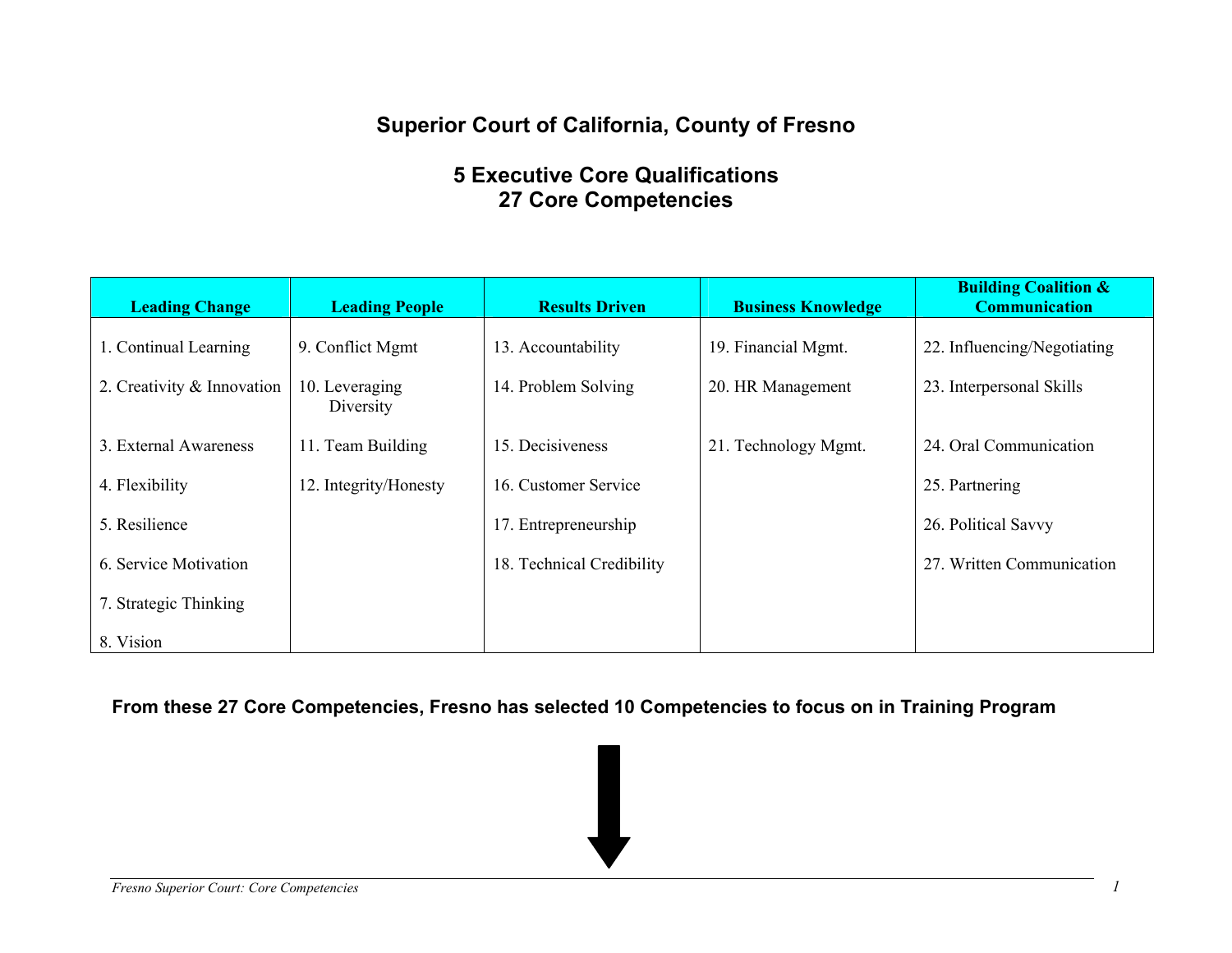|                       |                |                       |                           | <b>Building Coalition &amp;</b> |
|-----------------------|----------------|-----------------------|---------------------------|---------------------------------|
| <b>Leading Change</b> | Leading People | <b>Results Driven</b> | <b>Business Knowledge</b> | Communication                   |

#### **1. Continual Learning**

- Grasps the essence of new information.
- Masters new technical and business knowledge.
- Recognizes own strengths and weaknesses.
- **Pursues self-development.**
- Seeks feedback from others.

## **2. Flexibility**

- Open to change and new information.
- Adapts behavior and work methods in response to new information, changing conditions, or unexpected obstacles.
- Adjusts rapidly to new situations warranting attention and resolution.

## **3. Strategic thinking**

- Formulates effective strategies consistent with the business and competitive strategy of the organization in a global economy.
- Examines policy issues and strategic planning with a long-tem perspective.
- Determines objectives and sets priorities.
- Anticipates potential threats or opportunities.

|                                   |                       |                                                    | <b>Building Coalition &amp;</b> |
|-----------------------------------|-----------------------|----------------------------------------------------|---------------------------------|
| $\text{Leading}$<br><b>Change</b> | <b>Results Driven</b> | <b>Business Knowledge</b><br><i>C</i> ommunication |                                 |

# **4. Conflict Management**

- Identifies and takes steps to prevent potential situations that could result in unpleasant confrontations.
- Manages and resolves conflicts and disagreements in a positive and constructive manner to minimize negative impact.
- Deals with interpersonal problems in a timely manner.

## **5. Team Building**

- Inspires, motivates, and guides others toward goal accomplishments.
- Consistently develops and sustains cooperative working relationships.
- Encourages and facilitates cooperation within the organization and with customer groups; delegates authority to team.
- Fosters commitment, team spirit, pride, trust.
- Develops leadership in others through coaching, mentoring, rewarding, and guiding employees.